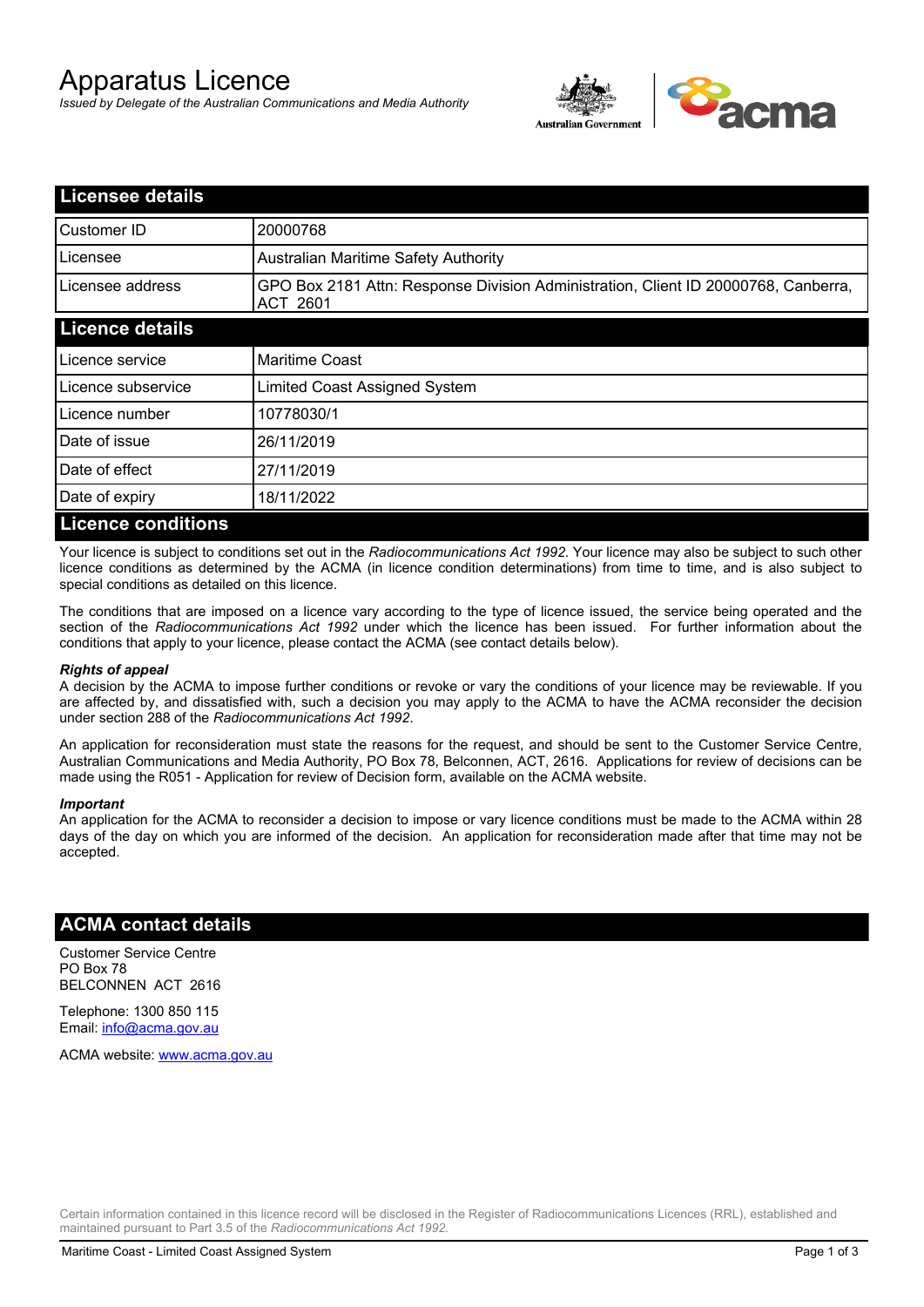# **Advisory Notes applying to licence no.: 10778030/1**

Conditions applicable to the operation of Limited Coast Assigned System authorised under this licence can be found in the Radiocommunications Licence Conditions (Apparatus Licence) Determination and the Radiocommunications Licence Conditions (Maritime Coast Licence) Determination. Copies of these determinations are available from the ACMA and from the ACMA home page (www.acma.gov.au).